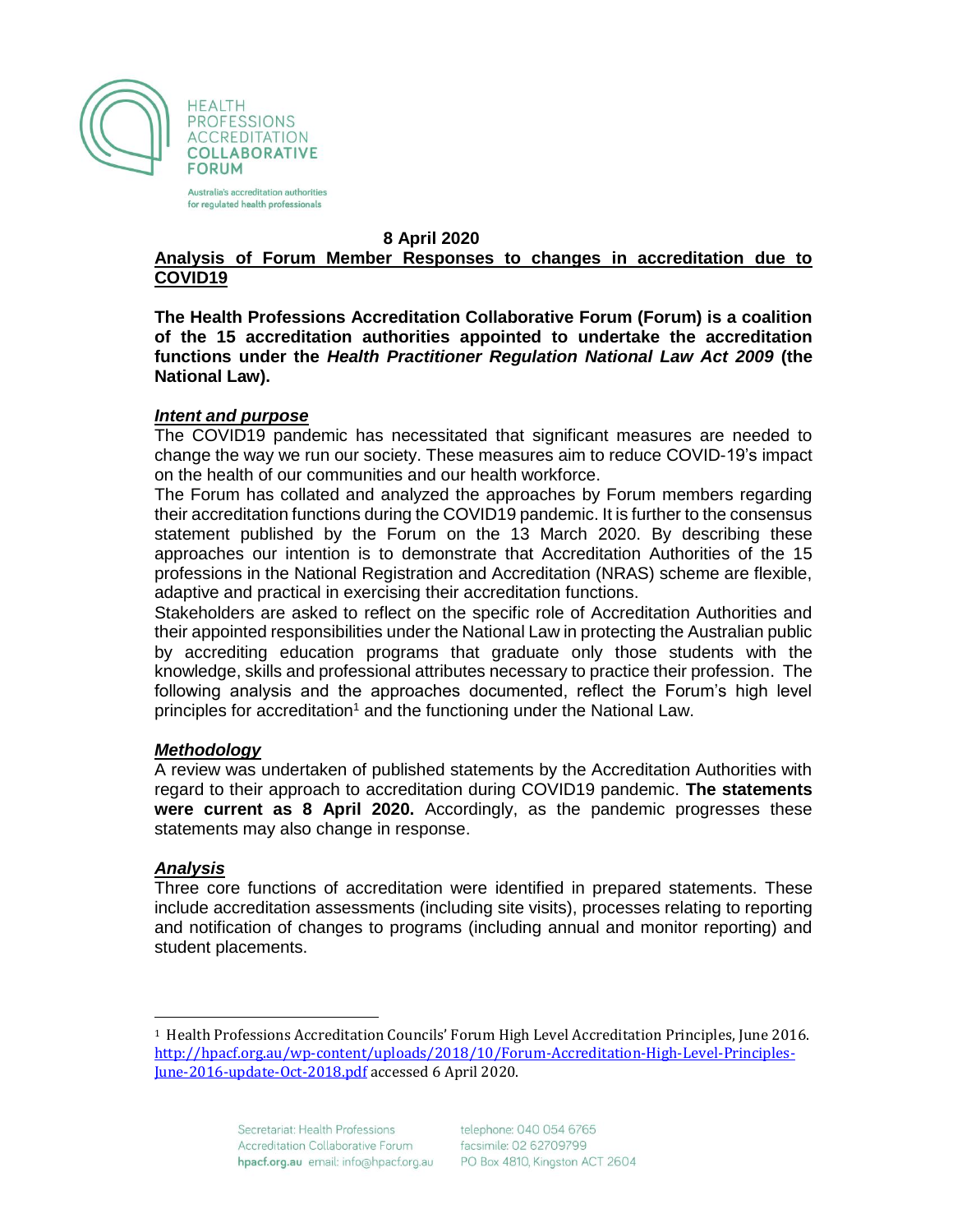## *Accreditation assessments*

A range of approaches are being considered or implemented, depending on the education provider and their particular context. For accreditation visits these include:

- Cancellation of accreditation and monitoring site visits for 2020
- Postponement of site visits until a later date in 2020 or 2021
- Replacement of site visits with desktop reviews and video-adjuncts (eg. Zoom)
- Extending of provider accreditation for short periods (in few professions and in rare circumstances where a facility is deemed to be meeting accreditation standards)
- A combination of the above, based on negotiation and discussion with individual providers

## *Notifications of changes to programs and annual reporting*

A range of approaches are being considered or implemented, depending on the education provider and their particular context. For notification of changes to programs and reporting these approaches include:

- A specific process for notification of material changes affecting graduating cohort (2020). Internal notation of changes to other cohorts, and other material changes to be discussed with accreditation authority later in 2020.
- Notifications of material changes and their proposed effects
- Notification of interim changes made as part of annual reporting. No change in process when permanent changes are proposed to the program.
- Notification of material changes for 2020 cohort. Changes for other cohorts included in annual reporting.
- Notification of material changes only. Maintenance of annual reporting requirements
- Increase to two weekly exception-based reporting (one per provider) in the context that large changes are being frequently and are discussed with risk assessment of changes.
- No change to notification process

## *Clinical Placements*

Four authorities described student placements in the formal statements. All four iterated the critical importance of clinical patient experience for students. Further responses included:

- Accreditation authorities recognizes that flexibility in placements for 2020 will be required. Placements must be supervised and meet program outcomes.
- Accreditation Authorities will not be changing the requirements for clinical placements needed for students to graduate.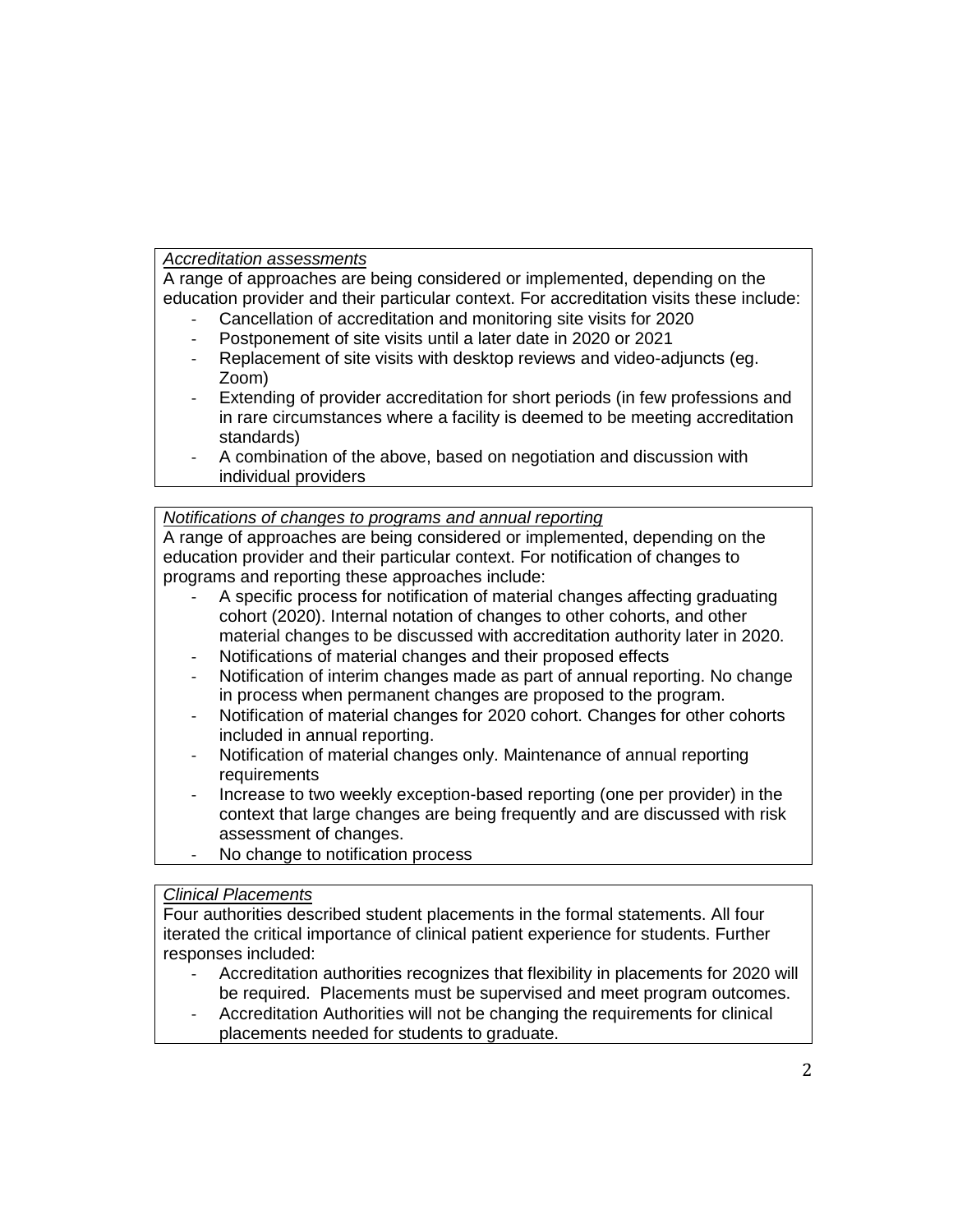That if the education provider is unable to provide or replicate placements for some students in 2020, students are to be alerted to the possibility of having restrictions placed on their registration.

## *Why are there differences in approaches?*

Accreditation authorities are discussing concerns with their education providers and National Boards and shaping responses on the basis of these discussions. These discussions confirm that blanket standardized approaches to professional accreditation across all health professions during the COVID19 pandemic are not likely to be in the best interests of stakeholders, or reflective of the diversity in health profession education programs within and between professions

Different approaches to accreditation functions occur within each profession and amongst the professions. Recognition should also be given to the variability amongst education providers for each profession in meeting the required accreditation standards for assuring the public that their graduates are safe and competent to practice. Some variability could be ascribed to risk assessment processes specific to each profession with clear documented evidence demonstrating the high trust specific to the education provider.

Variability amongst the professions can relate to the requirements of registration as determined by the National Boards of the profession and their Accreditation Authority and includes the presence of internships in some instances (ie. Provisional vs General registration). Additionally, some Accreditation Authorities accredit across different education provider sectors which includes the vocational education sector, Specialist colleges, Non-government Registered Training Authorities and the higher education sector.

This variation shows that approaches need to be customized for all health professions and that dialogue with individual providers is beneficial and necessary.

### *How are these differences demonstrating adaptability and pragmatism*

Members of the Forum are adaptable and practical in their engagement with education providers in exercising their accreditation functions. Some professions (eg. Medicine, Occupational Therapy, Dentistry) have described working with providers on a case by case basis for altering accreditation site visits, and adaptive approaches (including desktop review and/or remote technology assisted review) are being implemented across the professions incorporating Federal Health Department advice. There is recognition that site visits can be delayed, and, in some instances, extensions given to length of accreditation period. These measures are proportionate and dependent upon the degree to which the education provider may already be meeting accreditation standards or operating under conditions.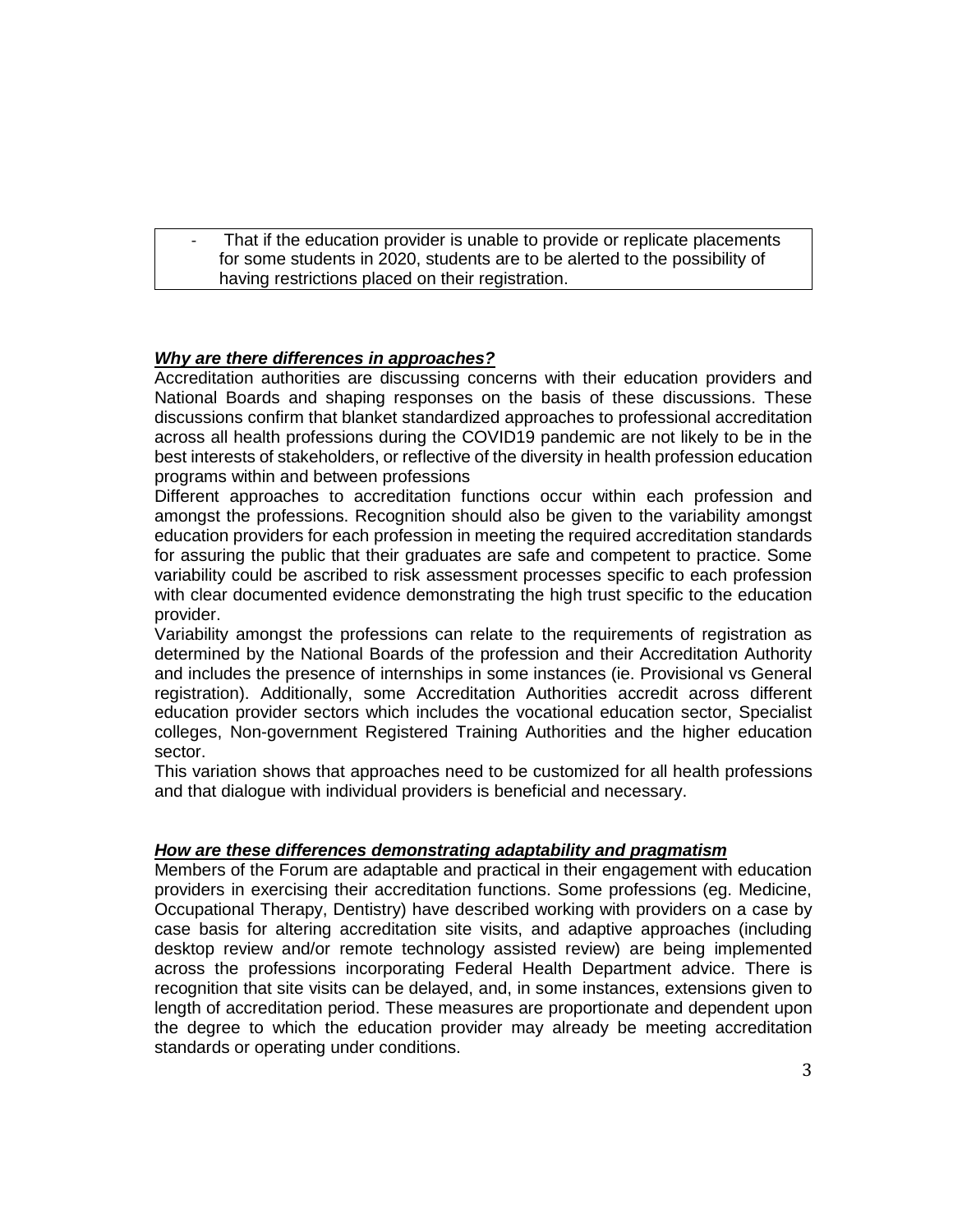Largely, the approach taken by Forum members to monitor changes implemented are practical and not particularly onerous for education providers. Forum members have described that changes which materially impact the program (or in some instances specific to the graduating cohort) need to be reported whilst others have described incorporating temporary program changes into their regular annual reporting or formally reporting them to the authority at a later date. There is recognition that regular scheduled annual reporting is required for some members particularly when it is used as the mechanism for notifying minor changes. Given the variability within and between education providers for the health education programs, a varied approach across the professions is required for reporting, particularly when it incorporates a risk-based approach.

There is universal clear recognition that appropriately accredited and supervised clinical and experiential placements in healthcare settings are critical for ensuring that health professional students are safe and competent practitioners upon graduation. Accordingly, these are seen as non-negotiable components of training for Forum members. Discussions between National Boards, Accreditation Authorities, Commonwealth and Jurisdictional Health Departments and Deans are progressing on this matter, and will be published when they are agreed.

All approaches used by Accreditation Authorities are key to tailoring a measured and proportionate response to ensuring the safety of patients and the competence of graduates.

### *Areas of accreditation functions not currently covered in communications*

This analysis did not find any professions giving specific guidance regarding changes in processes for any standards currently under review. This is an area for reflection for Forum members when discussing with their Boards and education providers.

There was also no specific advice for programs which were scheduled to complete their initial accreditation in 2020. This would largely be covered by the dialogue which would be occurring between Accreditation Authorities and Education providers.

### *Summary*

A blanket, standardized approaches to professional accreditation (or any component thereof) across all health professions is not likely to be in the interest of stakeholders. Such an approach would not give due diligence to the variability in Health practitioner education requirements that exist between professions, or the variability between different providers. Accordingly, it prohibits a risk-based and provider specific approach to ensuring the safety and competence of graduates to practice. There has been collaborative pragmatic discussions between education providers, Accreditation Authorities and their respective National Boards. This is continuing for each profession.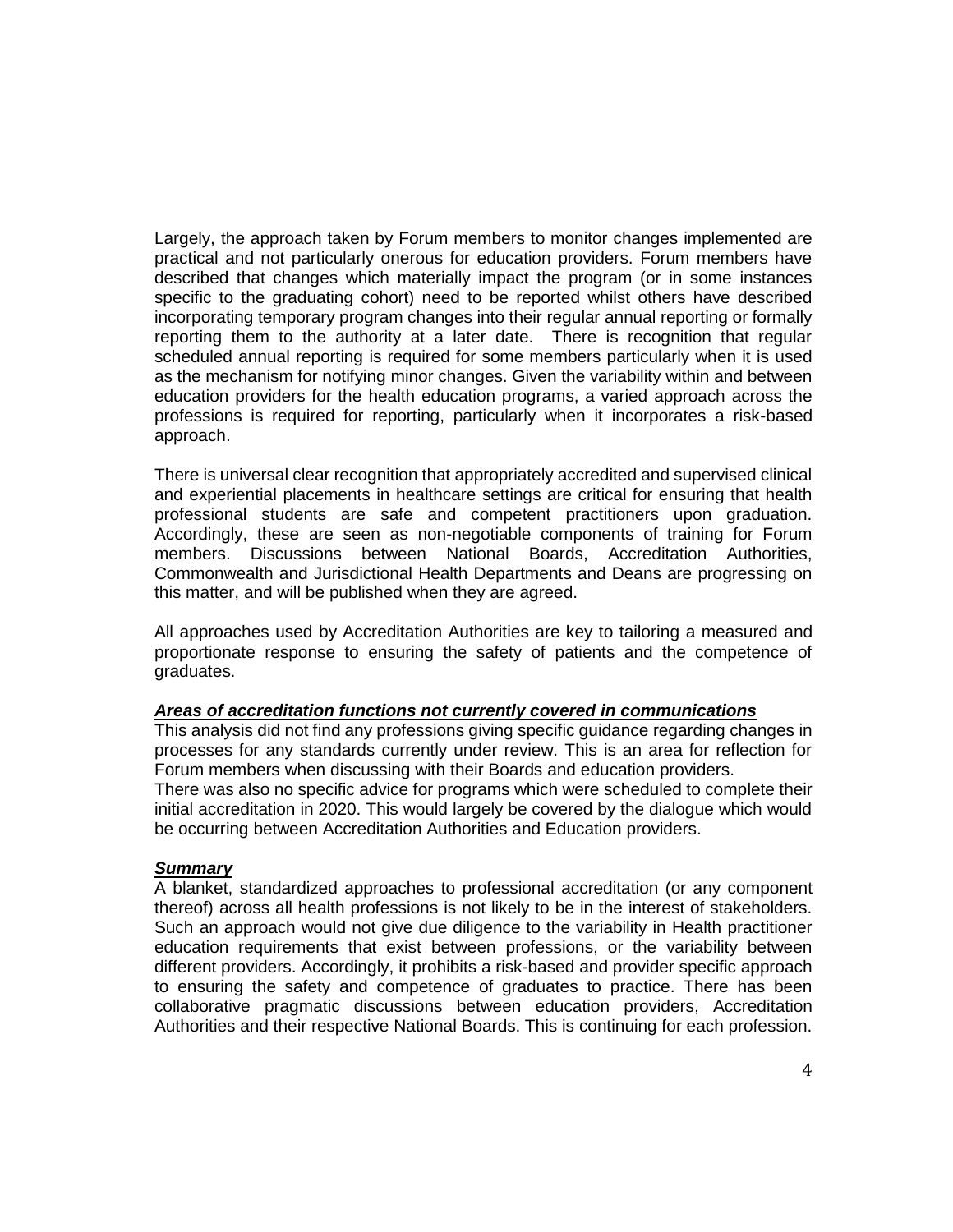# Appendix 1: Components of accreditation standards and different approaches as at 1 April 2020<sup>2</sup>

| $\mu$ + $\mu$ $\mu$ $\mu$ $\mu$ |                                                                                                                                  |
|---------------------------------|----------------------------------------------------------------------------------------------------------------------------------|
| Accreditation assessments       | Aboriginal and Torres Strait Islander Health Practitioner                                                                        |
|                                 | Postponement of site visits until 30 June                                                                                        |
|                                 | Will review decision mid may                                                                                                     |
|                                 | <b>Chinese Medicine Practitioner</b>                                                                                             |
|                                 | Postponement of site visits until 30 June                                                                                        |
|                                 | Will review decision mid may                                                                                                     |
|                                 | Chiropractic                                                                                                                     |
|                                 | Adoption of HPACF statement                                                                                                      |
|                                 | Delayed site visits (pending government advice)                                                                                  |
|                                 | Considering extension of accreditation to programs with                                                                          |
|                                 | existing accreditation due to expire in 2020.                                                                                    |
|                                 | Dentistry                                                                                                                        |
|                                 | Postponement of site visits until 30 June 2020. July onwards<br>no final decision made                                           |
|                                 | Consideration of paper review, telereview (plus later date site<br>review) -incl extension of accreditation if programs continue |
|                                 | to meet standards<br><b>Medical Radiation Practice</b>                                                                           |
|                                 |                                                                                                                                  |
|                                 | Postponement of site visits until 30 June                                                                                        |
|                                 | Will review decision mid may<br>$\blacksquare$                                                                                   |
|                                 | Medicine                                                                                                                         |
|                                 | variation in assessment processes for 2020                                                                                       |
|                                 | could include remote assessment (telemeeting or no site visit<br>with later site visit)                                          |
|                                 | postponement of assessment possible if provider meets or<br>substantially meets with limited conditions                          |
|                                 | Case by case basis                                                                                                               |
|                                 | Nursing and Midwifery                                                                                                            |
|                                 | Cancellation of all site visits (for accreditation and<br>monitoring)                                                            |
|                                 | These may occur through telereview (Zoom)                                                                                        |
|                                 | Occupational therapy                                                                                                             |
|                                 | Case by case assessment with education providers.                                                                                |
|                                 | Flexible approaches: postponement of some scheduled                                                                              |
|                                 | assessment until later in 2020 or 2021, site visits replaced by                                                                  |
|                                 | desktop review and video-conferencing                                                                                            |
|                                 | Optometry                                                                                                                        |
|                                 | Accreditation decisions will still occur                                                                                         |
|                                 | Site visits will be desktop review                                                                                               |
|                                 |                                                                                                                                  |

<sup>2</sup> NOTE: this summary is accurate as of 8 April 2020, and may be subject to change in this dynamic time. A list of each of the Accreditation authorities within the National Registration and Accreditation Scheme is available on the HPAC Forum website here<http://hpacf.org.au/>

 $\overline{\phantom{a}}$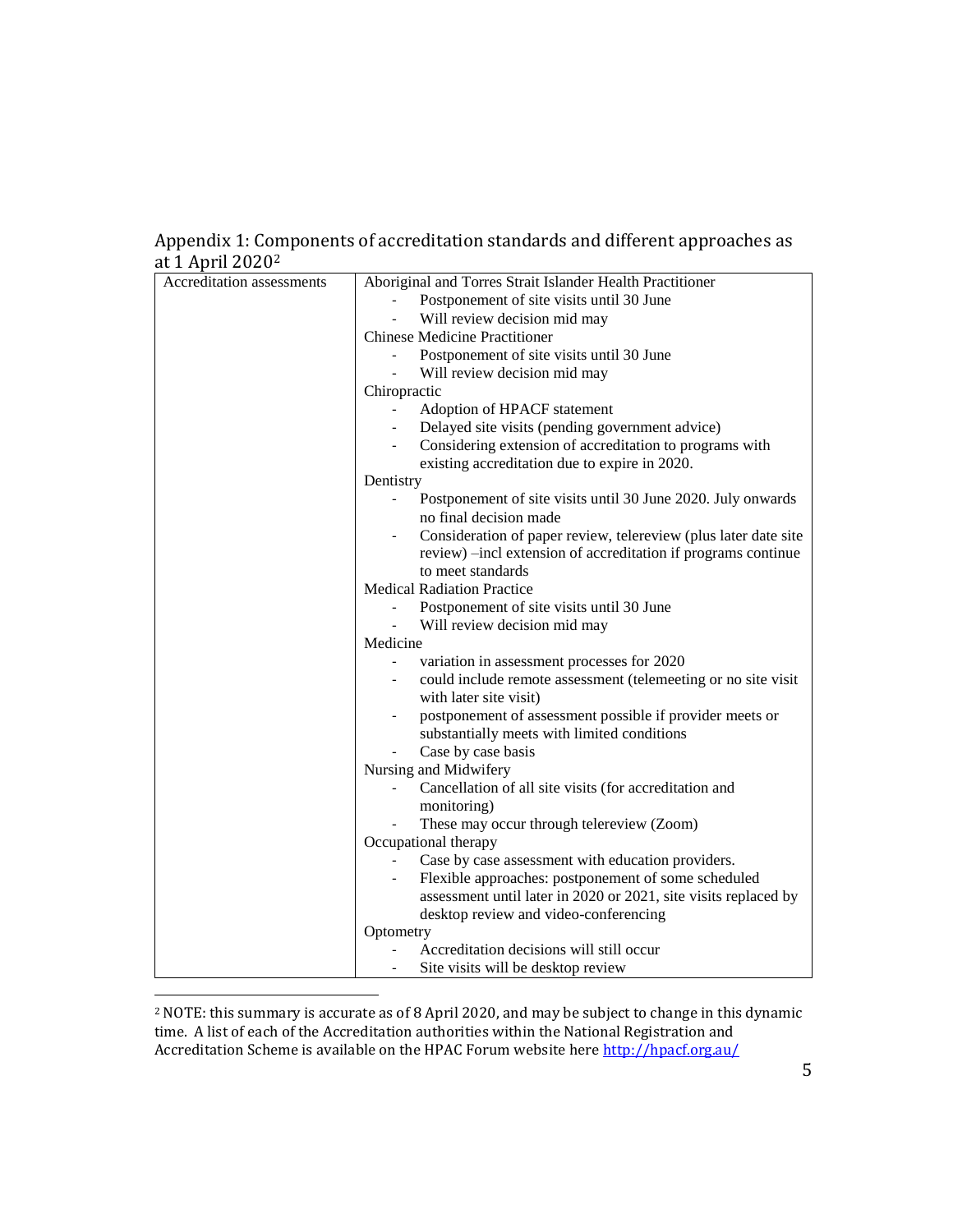|                             | Paramedicine                                                              |
|-----------------------------|---------------------------------------------------------------------------|
|                             | Postponement of site visits until 30 June                                 |
|                             | Will review decision mid may                                              |
|                             | Pharmacy                                                                  |
|                             | All face to face accreditations postponed until 2021                      |
|                             | Physiotherapy                                                             |
|                             | Face to face site visits have been suspended subject to advice            |
|                             | from Federal Health department.                                           |
|                             | Remote and technology based accreditation process being                   |
|                             | explored for those requiring accreditation in the next 6                  |
|                             | months.                                                                   |
|                             | Focus on desk top reviews where appropriate                               |
|                             | Podiatry                                                                  |
|                             | Postponement of site visits until 30 June<br>$\blacksquare$               |
|                             | Will review decision mid may                                              |
|                             | Psychology                                                                |
|                             | Continuing with some assessments as desktop review                        |
|                             | Site visits will not go ahead at this time                                |
| Notifications of changes to | Aboriginal and Torres Strait Islander Health Practitioner                 |
| programs                    | changes which impact on ability of program to produce                     |
|                             | graduates with the knowledge, skill, and professional                     |
|                             | attributes are required during Covid19 (even if it only relates           |
|                             | on 2020 cohort) and if these changes persist this needs                   |
|                             | notification (ie. material changes)                                       |
|                             | All other annual monitoring to continue                                   |
|                             | <b>Chinese Medicine Practitioner</b>                                      |
|                             | changes which impact on ability of program to produce                     |
|                             | graduates with the knowledge, skill, and professional                     |
|                             | attributes are required during Covid19 (even if it only relates           |
|                             | on 2020 cohort) and if these changes persist this needs                   |
|                             | notification (ie. material changes)                                       |
|                             | All other annual monitoring to continue                                   |
|                             | Chiropractic                                                              |
|                             | Material changes need to be reported in accordance with                   |
|                             | standard operating procedure.                                             |
|                             | Template drafted and distributed for material changes to                  |
|                             | programs.                                                                 |
|                             | Close and continuous communication with programs                          |
|                             | individually, and via heads of program forum.                             |
|                             | Monitoring requirements to continue                                       |
|                             | Dentistry                                                                 |
|                             | Annual reports not sufficient (in considering ALL programs)               |
|                             | Given major changes are occurring frequently, exception                   |
|                             |                                                                           |
|                             |                                                                           |
|                             | based fortnightly reporting is required (only one per provider<br>needed) |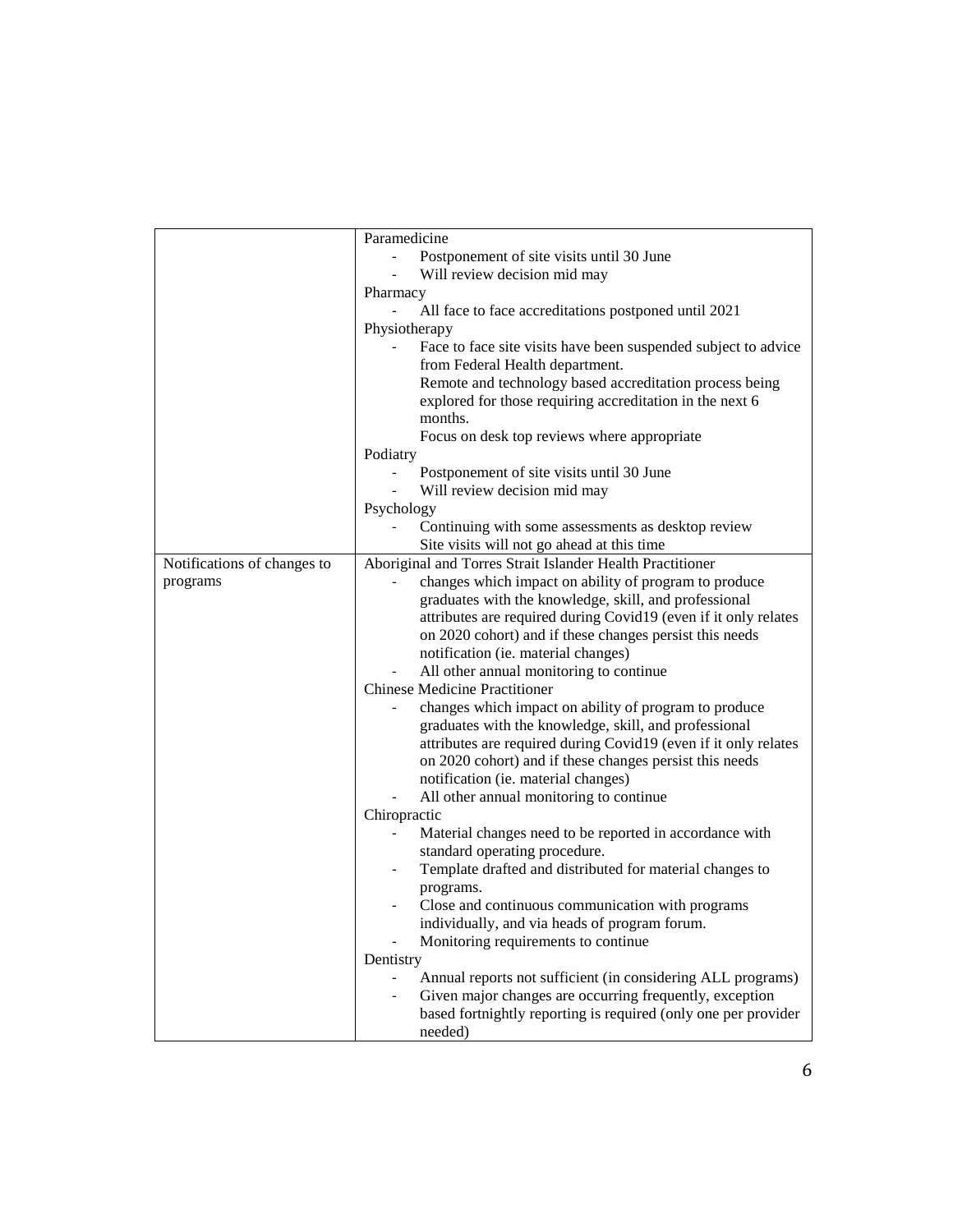| ADC secretariat have delegated responsibility for risk                        |
|-------------------------------------------------------------------------------|
| assessment                                                                    |
| <b>Medical Radiation Practice</b>                                             |
| changes which impact on ability of program to produce                         |
| graduates with the knowledge, skill, and professional                         |
| attributes are required during Covid19 (even if it only relates               |
| on 2020 cohort) and if these changes persist this needs                       |
| notification (ie. material changes)                                           |
| All other annual monitoring to continue                                       |
| Medicine (primary medical programs only)                                      |
| AMC will focus on material changes to final year - class of                   |
| 2020.                                                                         |
| Changes made to other years can be noted internally and                       |
| reported later in the year                                                    |
| Special notification form                                                     |
| Nursing and Midwifery                                                         |
| Notification process unchanged (notify of program changes                     |
| as would normally occur)                                                      |
| Occupational therapy                                                          |
| Program changes to be monitored through annual reporting                      |
| process, with focus on those impacting on final year students                 |
| Optometry                                                                     |
| Focus on students due to graduate in 2020                                     |
| Special notification form to advise material changes to final                 |
| year program, to be assessed ASAP and at outside within one                   |
| month                                                                         |
| Changes to other year students/programs to be noted                           |
| internally and reported with Nov 2020 annual report                           |
| Osteopathy                                                                    |
| Any notification about program modification due to Covid19                    |
| (as an Education Provider would normally need to report to                    |
| AOAC)                                                                         |
| Paramedicine                                                                  |
| changes which impact on ability of program to produce                         |
| graduates with the knowledge, skill, and professional                         |
| attributes are required during Covid19 (even if it only relates               |
| on 2020 cohort) and if these changes persist this needs                       |
| notification (ie. material changes)                                           |
| All other annual monitoring to continue                                       |
| Pharmacy                                                                      |
| Update of interim progress changes occur as part of Oct/Nov<br>$\blacksquare$ |
| 2020 annual reporting.                                                        |
| Any permanent changes to be managed as per normal                             |
| process                                                                       |
| Physiotherapy                                                                 |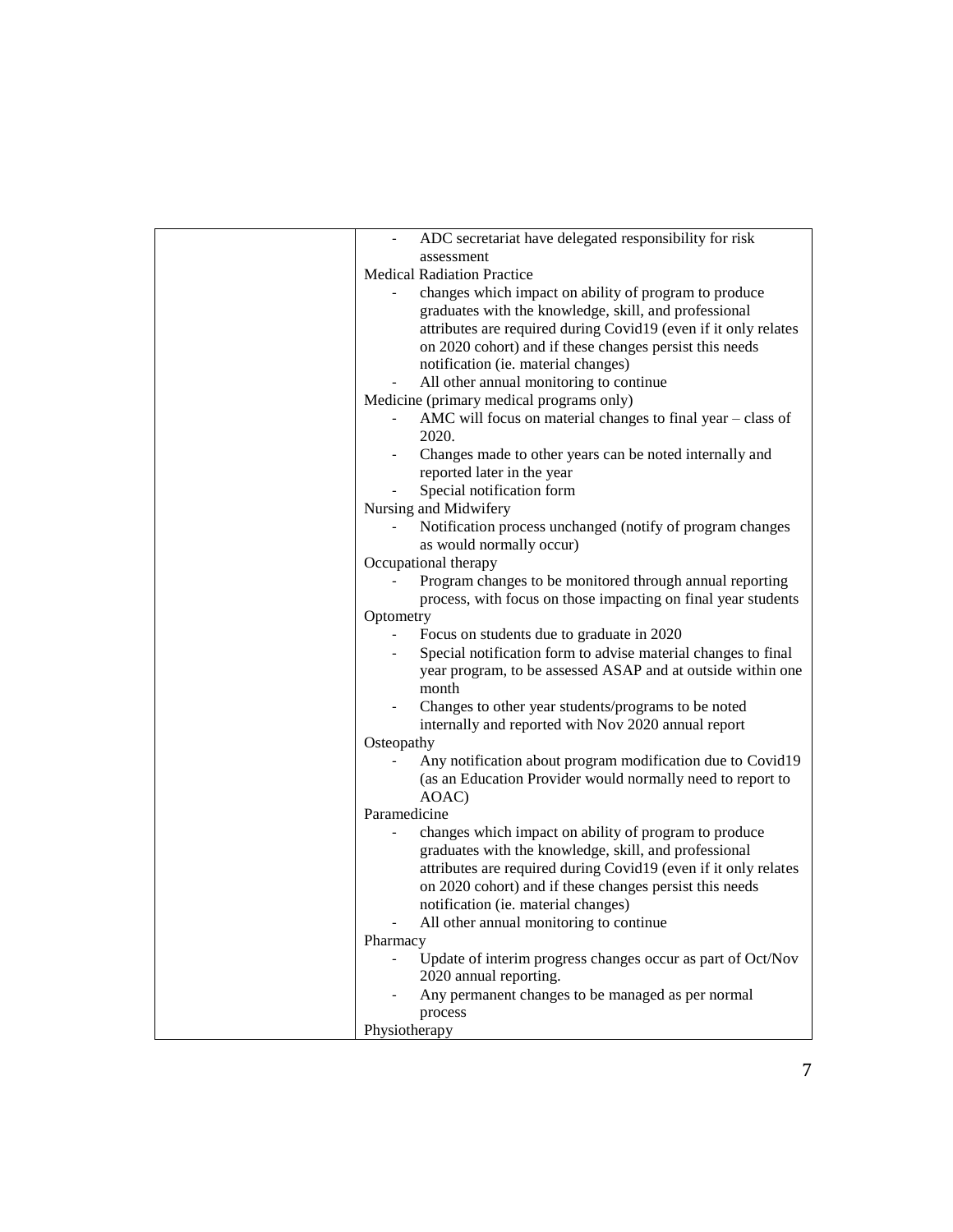|                                               | Material changes for final year programs are required to be<br>notified but will not trigger re-accreditation.<br>Changed reporting requirements focusing on final year<br>physiotherapy programs<br>Podiatry<br>changes which impact on ability of program to produce<br>graduates with the knowledge, skill, and professional<br>attributes are required during Covid19 (even if it only relates<br>on 2020 cohort) and if these changes persist this needs<br>notification (ie. material changes)<br>All other annual monitoring to continue<br>Psychology<br>Notifications only needed for material or significant changes<br>and their proposed alternative arrangements                                                                 |
|-----------------------------------------------|-----------------------------------------------------------------------------------------------------------------------------------------------------------------------------------------------------------------------------------------------------------------------------------------------------------------------------------------------------------------------------------------------------------------------------------------------------------------------------------------------------------------------------------------------------------------------------------------------------------------------------------------------------------------------------------------------------------------------------------------------|
|                                               | Medicine                                                                                                                                                                                                                                                                                                                                                                                                                                                                                                                                                                                                                                                                                                                                      |
| Clinical placements/clinical<br>education $3$ | students require significant time in direct contact with<br>$\blacksquare$<br>patients<br>expect variation to the location, type and length of clinical<br>placements to enable all students to receive sufficient<br>experience<br>medical schools to particular focus on completion of final<br>$\overline{\phantom{0}}$<br>year clinical placements and preparation for internship<br>programs<br>accept some final year students may not complete specific<br>discipline or health context placements<br>will judge if graduates as ready to work as safe and<br>competent interns as determined by medical program-level<br>graduate outcome statements.<br>Nursing and Midwifery<br>Clinical placement requirements – ensuing these are |
|                                               | maintained                                                                                                                                                                                                                                                                                                                                                                                                                                                                                                                                                                                                                                                                                                                                    |
|                                               | Occupational therapy                                                                                                                                                                                                                                                                                                                                                                                                                                                                                                                                                                                                                                                                                                                          |
|                                               | Clinical placement diversity and hours of placement<br>experiences are required to meet standards. Programs have<br>some flexibility to develop innovative approaches, with<br>focus on final year, 2020, students.<br>Approaches to be documented, programs to demonstrate how<br>competencies for practice are met                                                                                                                                                                                                                                                                                                                                                                                                                          |
|                                               | Optometry<br>Recognition that substantial component of face to face                                                                                                                                                                                                                                                                                                                                                                                                                                                                                                                                                                                                                                                                           |
|                                               | contact with patients is critical for registration                                                                                                                                                                                                                                                                                                                                                                                                                                                                                                                                                                                                                                                                                            |

 $3$  At the time of publication, discussions were continuing between National Boards, Accreditation Authorities, Commonwealth and Jurisdictional Health Departments and Deans to agree on common principles for clinical education. These are expected to be published in mid-April.

 $\overline{\phantom{a}}$